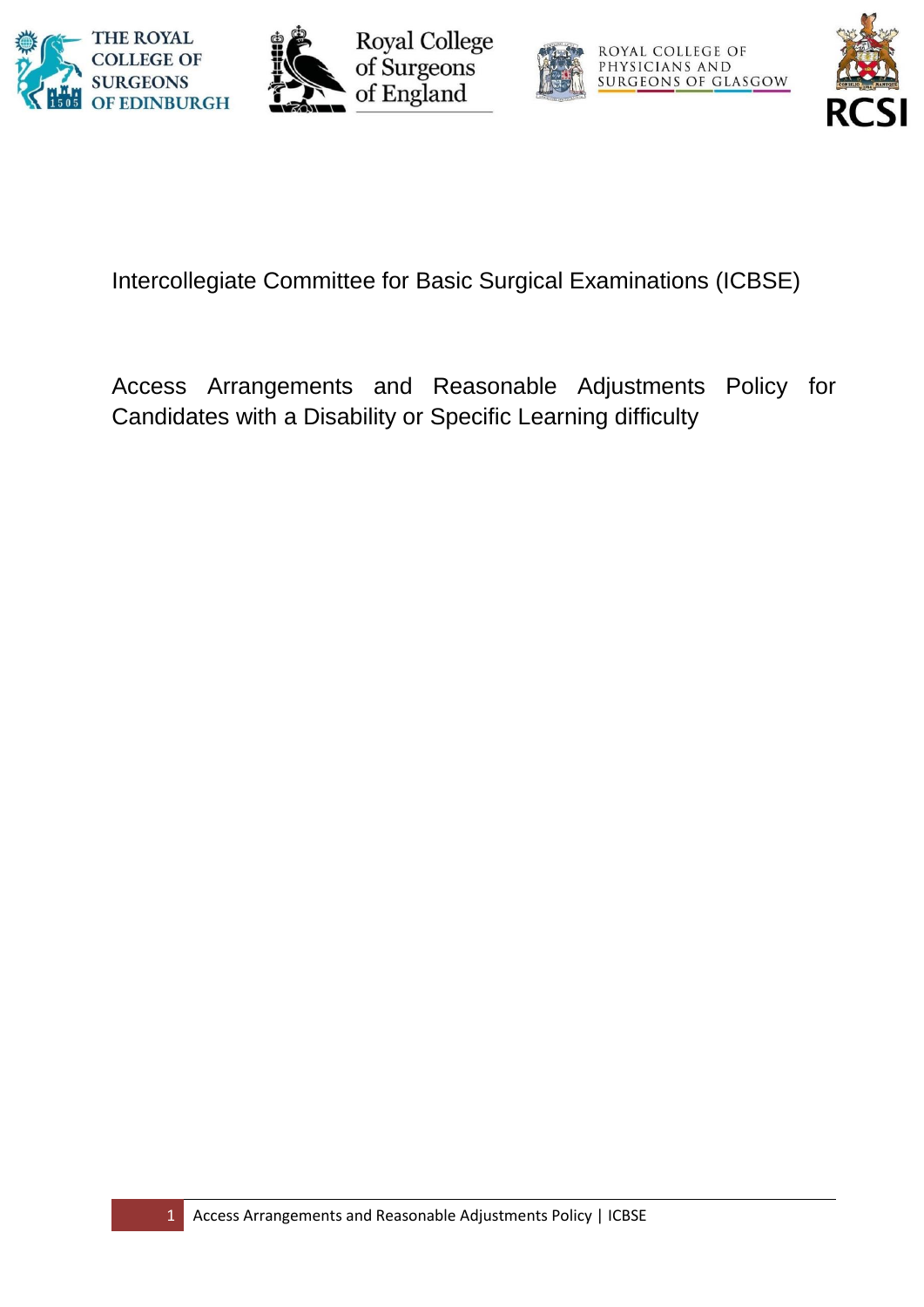## **INTRODUCTION**

The Equality Act 2010 and Equal Status Acts 2000 to 2011 require the Surgical Royal Colleges of the UK and in Ireland to make reasonable adjustments where a candidate, who is disabled, would be at a substantial disadvantage in comparison to someone who is not disabled. The Surgical Royal Colleges of the UK and in Ireland are required to take reasonable steps to overcome that disadvantage. This policy outlines the processes to follow in applying for a reasonable adjustment in relation to all parts of the MRCS and DO-HNS examinations and the basis for which reasonable adjustments can be granted.

### **DEFINITIONS**

### Reasonable Adjustment

A reasonable adjustment for a particular person may be unique and how reasonable the adjustment is will depend on a number of factors including the needs of the disabled candidate. An adjustment may not be considered reasonable if it involves unreasonable costs, timeframes or affects the security or integrity of the assessment.

The needs and circumstances of each candidate are different. The Surgical Royal Colleges will consider any request for a reasonable adjustment on a case by case basis.

The format of the examination will also have a bearing on whether a requested reasonable adjustment is permissible. The competence level of the examination cannot be altered.

ICBSE reserves the right to seek independent advice to ensure any adjustment or arrangement are appropriate and in accordance with any applicable legislation.

### Access Arrangements

Access arrangements allow candidates with special educational needs, disabilities or temporary injuries to:

- a) access the examination;
- b) show what they know and can do without changing the competence of the examination or provide an unfair advantage over candidates who do not request a reasonable adjustment.

The intention behind an access arrangement is to meet the particular needs of an individual disabled candidate without affecting the integrity of the assessment.

### The Equality Act 2010 – Definition of Disability

The Equality Act 2010 definition of disability is usually considered cumulatively in terms of:

- a) identifying a physical or mental impairment;
- b) looking into adverse effects and assessing which are substantial;
- c) considering if substantial adverse effects are long term;
- d) judging the impact of long term adverse effects on normal day to day activities.

'Substantial' means 'more than minor or trivial'.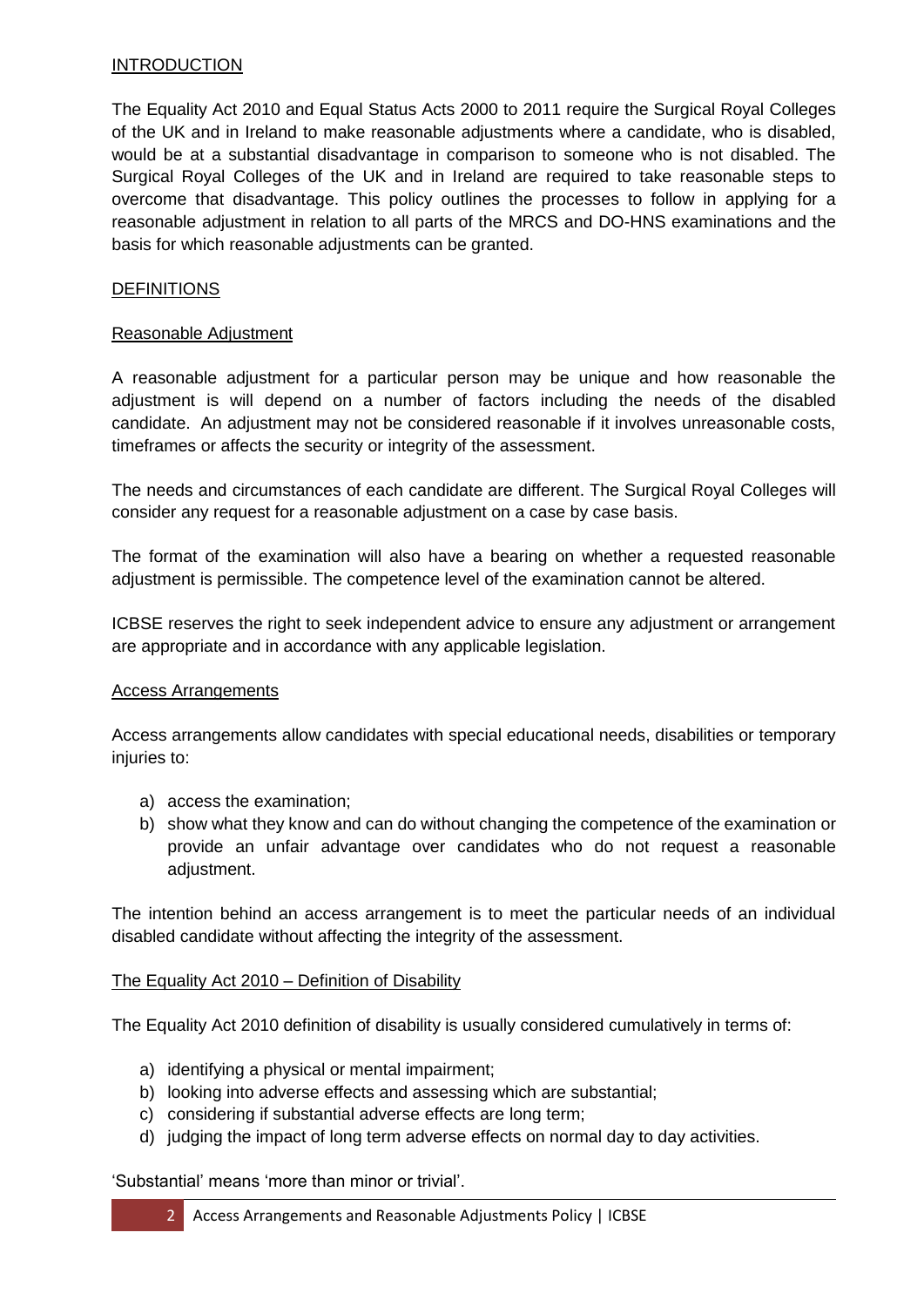'Long term' means the impairment has existed or is likely to exist for at least 12 months.

'Normal day to day activities' may include mobility, physical coordination, speech, hearing, eyesight and memory or ability to communicate.

# THE PROCESS

- a) Candidates wishing to apply for special consideration must notify the examinations department of the College the candidate is applying to, in writing, upon application or as soon as possible following the commencement of the disability e.g. sudden accident/illness. Adjustments cannot be made on the day of the exam.
- b) All requests must be accompanied by original medical documentation. In the case of dyslexia, a full Educational Psychologist report is required.
- c) Candidates applying online should send a copy of their medical documentation (either the original or an electronic copy) to the Examinations Department of the College they are applying to **within one week of application**. Medical documentation sent at a later date will not be considered. All reports will be returned at the candidate's request. The Surgical Royal Colleges may not be able to accommodate a reasonable adjustment request if there is insufficient time between receiving the medical documentation and the examination date.
- d) Upon receipt of the medical documentation the Colleges may request additional evidence if deemed necessary.
- e) When supplying an Assessment Report in the case of dyslexia, the assessment should have been completed at the age of 16 years or over.
- f) The submission of supporting evidence is required for each exam application.
- g) It is the candidate's responsibility to specify which of the recommended adjustments within their documentary evidence they require for decision by the Colleges in each application.

# SUBMISSION OF EVIDENCE

Appropriate evidence of need must be provided to the College within one week of application. It should provide the relevant information of the nature and extent of the disability and confirm that without reasonable adjustment the candidate would be at a substantial disadvantage.

The medical documentation should be supported with:

- a) a letter from CAMHS (Child and Adolescent Mental Health Services) or full report from an Educational Psychologist, Clinical Psychologist or appropriately qualified psychologist registered with the Health Care Professions Council or the Psychological Society of Ireland
- b) a letter from an appropriately qualified psychiatrist; or
- c) a letter from a hospital consultant; or
- d) a full report from a Local Authority Educational Psychology Service; or
- e) a letter from the Local Authority Sensory Impairment Service; or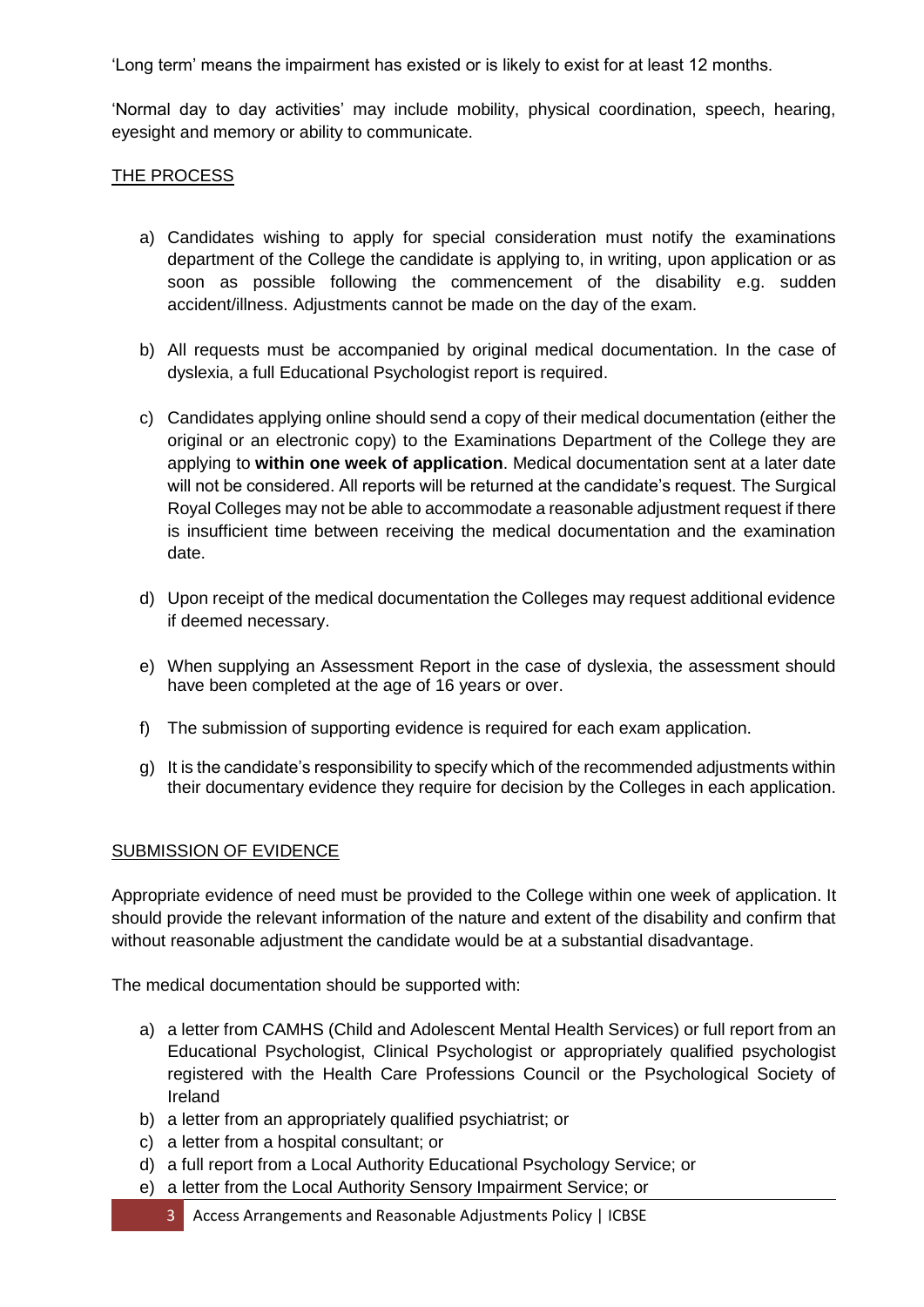f) a letter from a Speech and Language Therapist (SaLT)

It is the candidate's responsibility to ensure that the documentary evidence is true and accurate. Any probity issues can be reported to the Regulator.

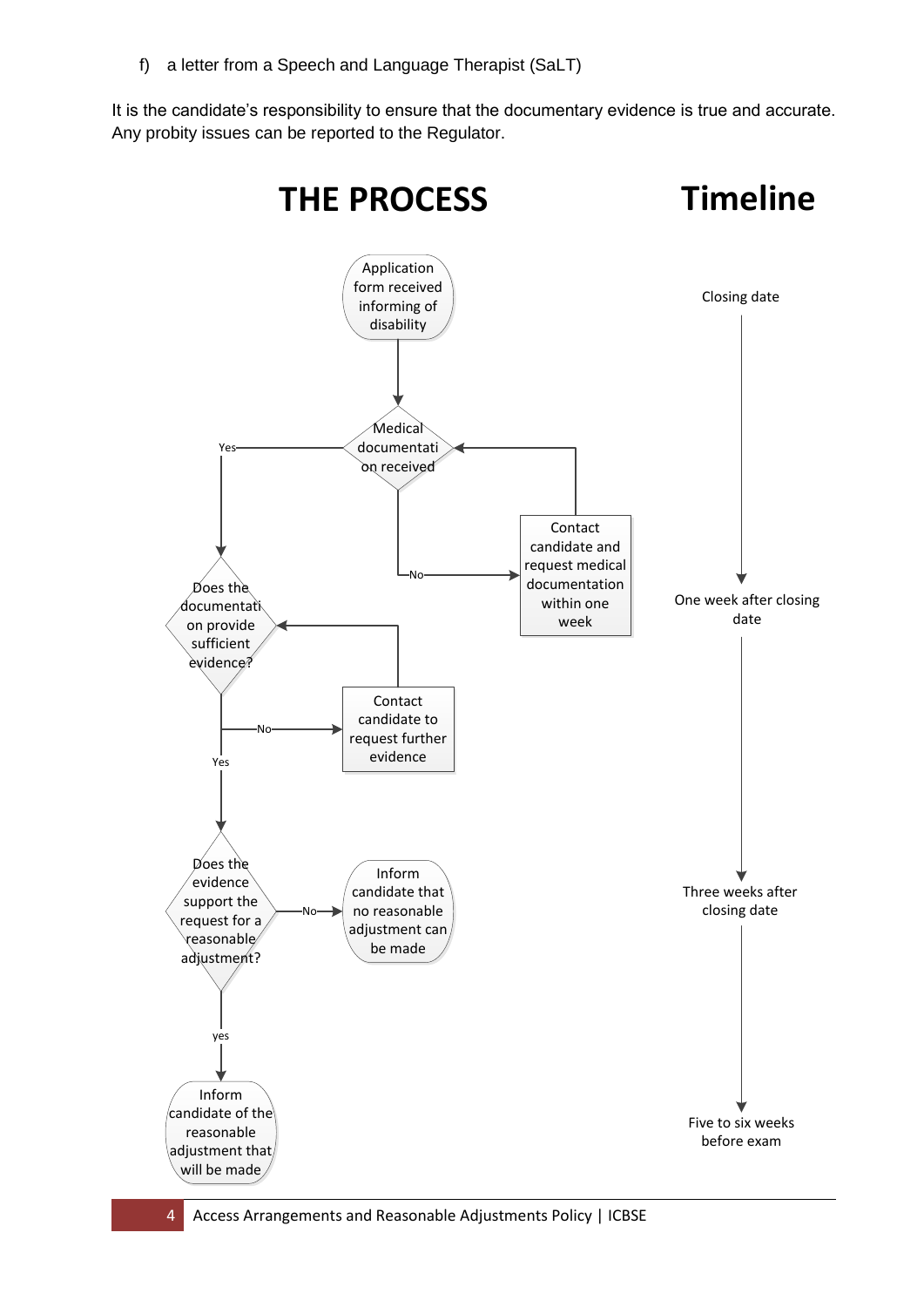## MULTIPLE CHOICE QUESTION EXAMINATIONS (MRCS PART A & DO-HNS PART 1)

Each Reasonable Adjustment request will be assessed on a case by case basis. The following reasonable adjustments for Multiple Choice Question (MCQ) papers are not exhaustive and are provided as examples only:

| Category                                                                                                    | <b>Special Provisions</b> |                                                                                    |                                                                                                                                                                                                                                                  |  |  |
|-------------------------------------------------------------------------------------------------------------|---------------------------|------------------------------------------------------------------------------------|--------------------------------------------------------------------------------------------------------------------------------------------------------------------------------------------------------------------------------------------------|--|--|
|                                                                                                             | <b>Separate Room</b>      | <b>Extra Time</b>                                                                  | <b>Other</b>                                                                                                                                                                                                                                     |  |  |
| <b>Hearing Impairment</b><br>or deafness                                                                    | <b>No</b>                 | <b>No</b>                                                                          | Written instructions issued at the<br>$\circ$<br>start of an exam or seated near<br>front of exam hall.<br>Inform relevant staff members<br>$\circ$<br>Contact College exams department<br>$\circ$<br>if you require additional<br>accommodation |  |  |
| <b>Speech Impairment</b>                                                                                    | <b>No</b>                 | <b>No</b>                                                                          | Inform relevant staff members<br>$\circ$                                                                                                                                                                                                         |  |  |
| Dyslexia or other<br><b>Specific Learning</b><br><b>Difficulty/Difference</b>                               | Yes                       | 25% (up to a maximum<br>of 50% dependent on<br>Educationalists<br>recommendations) | All written material in dyslexic<br>$\circ$<br>"friendly" fonts, appropriately sized.<br>All written material on appropriately<br>$\circ$<br>coloured paper if required.<br>Specific formatting<br>$\circ$                                       |  |  |
| <b>Learning difficulties</b>                                                                                | Yes                       | 25% (dependent on<br>Educationalists<br>recommendations)                           | Supervised rest breaks<br>$\circ$                                                                                                                                                                                                                |  |  |
| <b>Mitigating</b><br><b>Circumstances</b><br>Temporary<br>$\circ$<br>conditions due to<br>illness or injury | Possibly                  | Possibly                                                                           | Possible effect on performance<br>May need scribe or disabled access<br>$\circ$<br>depending on nature of injury                                                                                                                                 |  |  |

### OBJECTIVE STRUCTURED CLINICAL EXAMINATIONS (MRCS PART B & DO-HNS PART 2)

As with MCQs Reasonable Adjustment requests for the Objective Structured Clinical Examinations (OSCE) examinations are also assessed on a case by case basis. The examples below are not exhaustive and are provided as examples only:

| Category                                  | <b>Special Provisions</b> |                                                                                                         |  |
|-------------------------------------------|---------------------------|---------------------------------------------------------------------------------------------------------|--|
|                                           | <b>Extra Time</b>         | <b>Other</b>                                                                                            |  |
| <b>Hearing</b><br>Impairment<br><b>or</b> | <b>No</b>                 | Inform relevant examiners<br>$\Omega$                                                                   |  |
| deafness                                  |                           | Contact College exams department if you require<br>$\circ$<br>additional accommodation                  |  |
| <b>Speech Impairment</b>                  | No                        | Inform relevant examiners<br>$\Omega$                                                                   |  |
| <b>Dyslexia or other</b>                  | <b>MRCS PART B:</b>       | <b>MRCS Part B</b>                                                                                      |  |
| <b>Specific Learning</b>                  | No                        | All written material in dyslexic "friendly" fonts,<br>$\circ$                                           |  |
| <b>Difficulty/Difference</b>              | DO-HNS Part 2:            | appropriately sized.<br>All written material on appropriately coloured paper<br>$\circ$<br>if required. |  |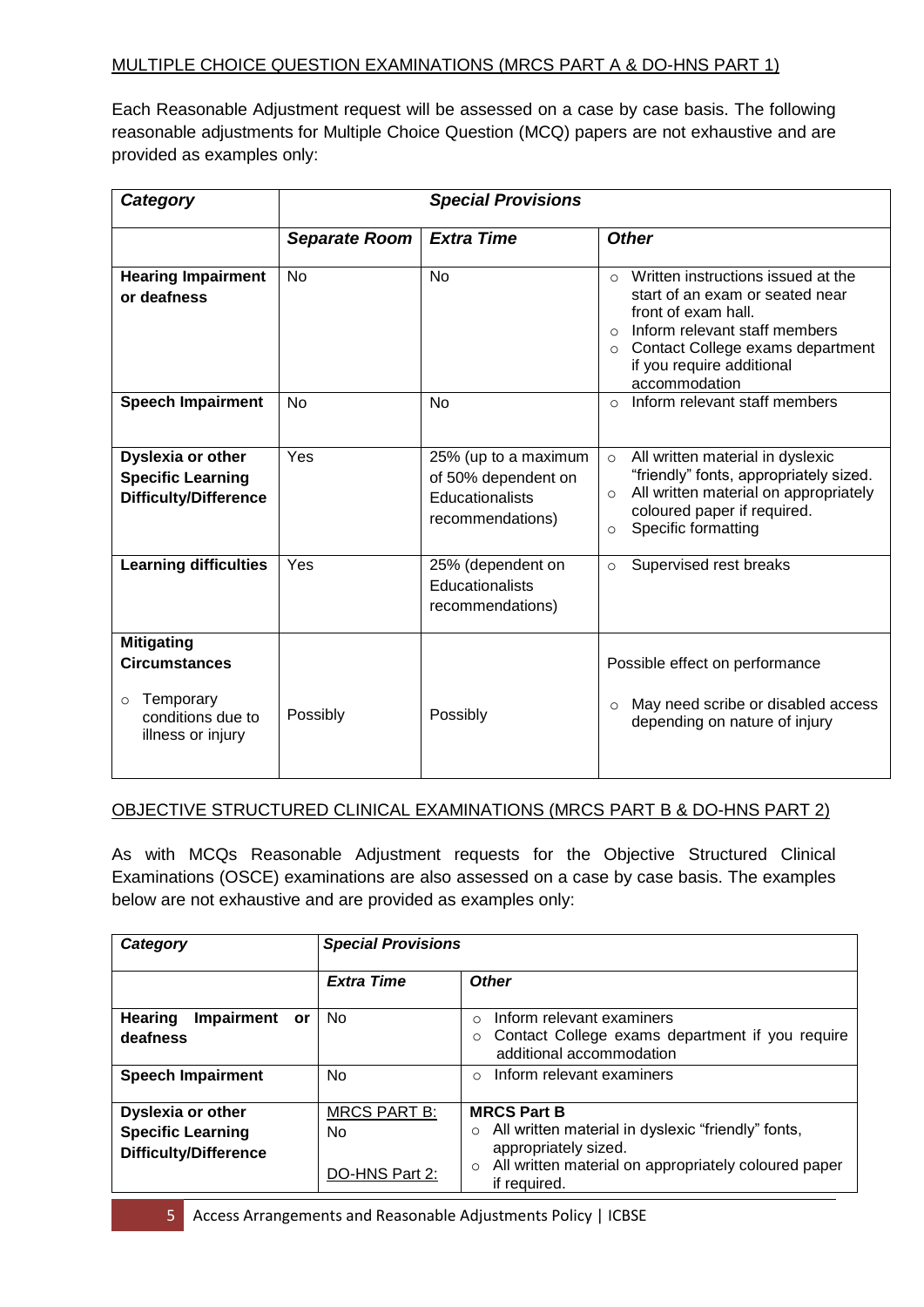|                                                                                                                         | Yes                  | A reader should be offered for the scenarios and<br>$\bigcirc$<br>can be used inside and/or outside the stations at<br>the candidate's discretion<br>Specific formatting<br>$\circ$<br><b>DO-HNS Part 2</b><br>As above<br>$\bigcirc$<br>In addition, period of extra time for written stations<br>$\circ$<br>offered at end of exam |
|-------------------------------------------------------------------------------------------------------------------------|----------------------|--------------------------------------------------------------------------------------------------------------------------------------------------------------------------------------------------------------------------------------------------------------------------------------------------------------------------------------|
| <b>Mobility problems that</b>                                                                                           |                      |                                                                                                                                                                                                                                                                                                                                      |
| may:<br>Restrict access to<br>$\Omega$<br>certain rooms or ability<br>to carry out clinical<br>examination of patients. | <b>No</b>            | Ensure access is possible for all rooms and<br>$\circ$<br>appropriate toilet facilities are available.<br>Adjustable desk<br>$\circ$<br>In clinical exams – patients in adjustable beds<br>$\circ$                                                                                                                                   |
| <b>Mitigating Circumstances</b>                                                                                         |                      |                                                                                                                                                                                                                                                                                                                                      |
| Temporary conditions<br>$\circ$<br>due to illness or injury<br>Provisions needed<br>$\Omega$                            | Possibly<br>Possibly | May need scribe or disabled access depending on<br>$\circ$<br>nature of injury<br>Additional breaks or specific start times may be<br>$\circ$                                                                                                                                                                                        |
| related to pregnancy or<br>breastfeeding                                                                                |                      | provided<br>Accommodation in a venue with a suitable room<br>$\Omega$<br>where possible to allow privacy if candidate needs<br>to express breast milk on exam day                                                                                                                                                                    |

# APPEALS

Where the candidate does not believe the adjustments made are reasonable, they may ask for their case to be reviewed by the ICBSE Chair. The decision of the ICBSE Chair will be final.